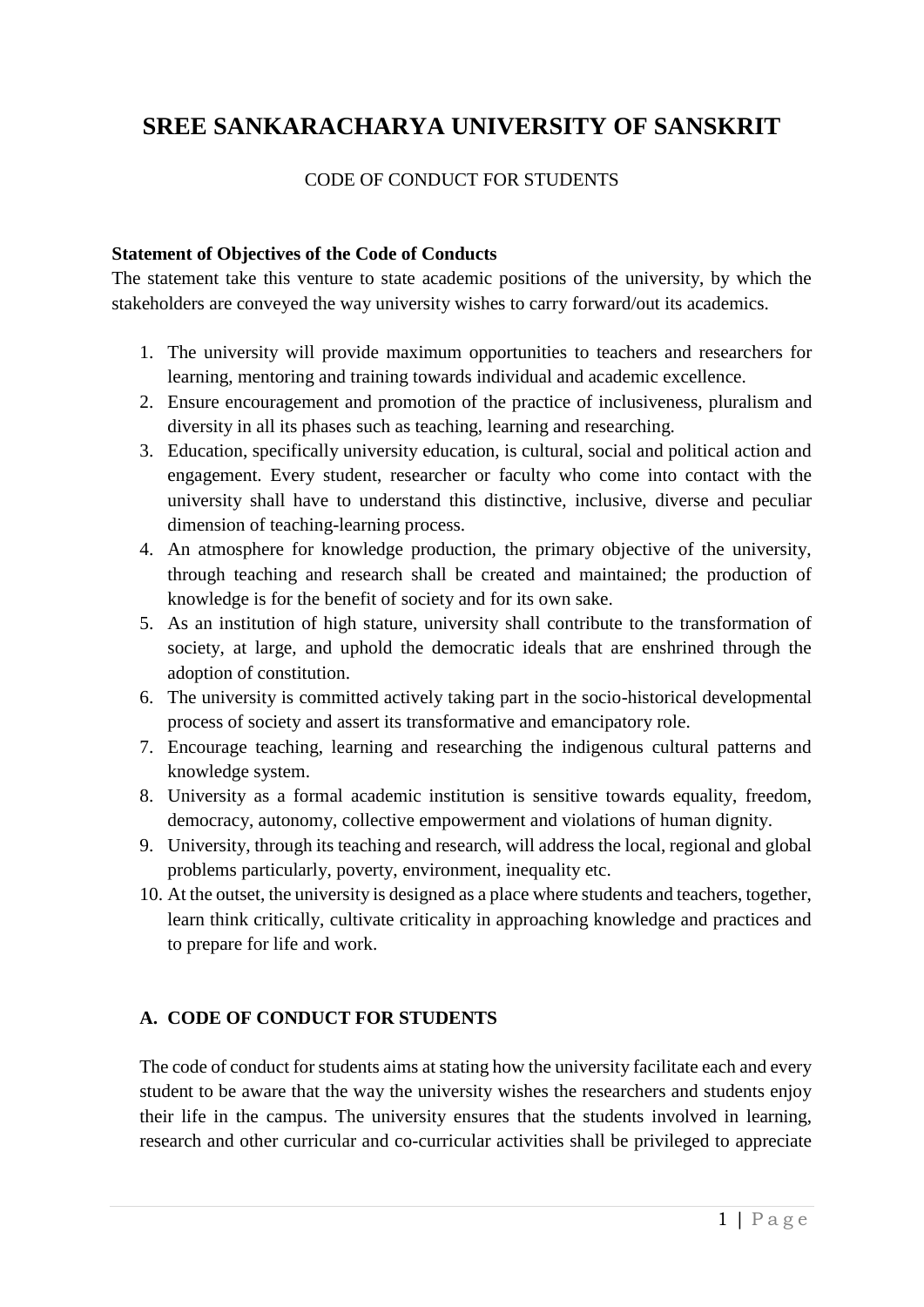individual freedom, in respect of other and are conscious about the ethical code of conduct towards ideal life.

### **I. Students of the university are:**

- 1. Integral part of the university system in the process of knowledge production and dissemination.
- 2. Recognised with all privileges and rights in getting academically accommodated, especially those who need special attention, with fair and egalitarian treatment.
- 3. Expected to be sensitive towards egalitarian principles and mutually respecting.
- 4. To abstain strictly from any form of discrimination whether on gender, caste, class, religion etc. and have respect for the freedom and privileges of others.
- 5. Encouraged to uphold academic and personal integrity that includes but not limited to compliance with laws, rules and regulations, and other obligations.
- 6. To respond positively towards university's efforts in supporting and maintaining a scholarly community in which all share the common initiatives of learning and promoting the intellectual inquiry and discourses.
- 7. Advised to recognise and respect the academic freedom as central to all the pursuits of scholarship in the university. Researchers' contribution towards making university as a place where ideas are exchanged freely and with responsibility are highly appreciated.
- 8. Needed to respect university resources such as physical property, intellectual and other valuables that are used for the purpose of teaching, learning, researching and providing services from the university.
- 9. Demanded of maintaining positive and good relationship and remain sensitive to the needs of the local community.
- 10. Required to practice academic integrity, honesty and respect for intellectual activity of others and abstain from engaging in any form of academic misconduct, including plagiarism.
- 11. Advised to be responsible of one's own physical and psychological health, by seeking medical treatment and counselling services whenever necessary.
- 12. Encouraged to speak or declare about any type of disabilities (Kerala State Policy for Persons with Disabilities, 2015); and assured of all forms of positive assistance throughout their time at SSUS.
- 13. Recommended to maintain standards of behaviour and are expected to conduct themselves responsible and respectful in off-campus interactions.

## **II. Students shall:**

- 1. Establish and maintain healthy relationships with the faculty members that are conducive to teaching and learning process.
- 2. Consider teaching faculties as guides, mentors and well-wishers and treat them with respect.
- 3. Respect the evaluations made by the faculty members and appeal in an appropriate manner if any grievances felt.
- 4. Make use of the provisions for students evaluating teachers, fairly.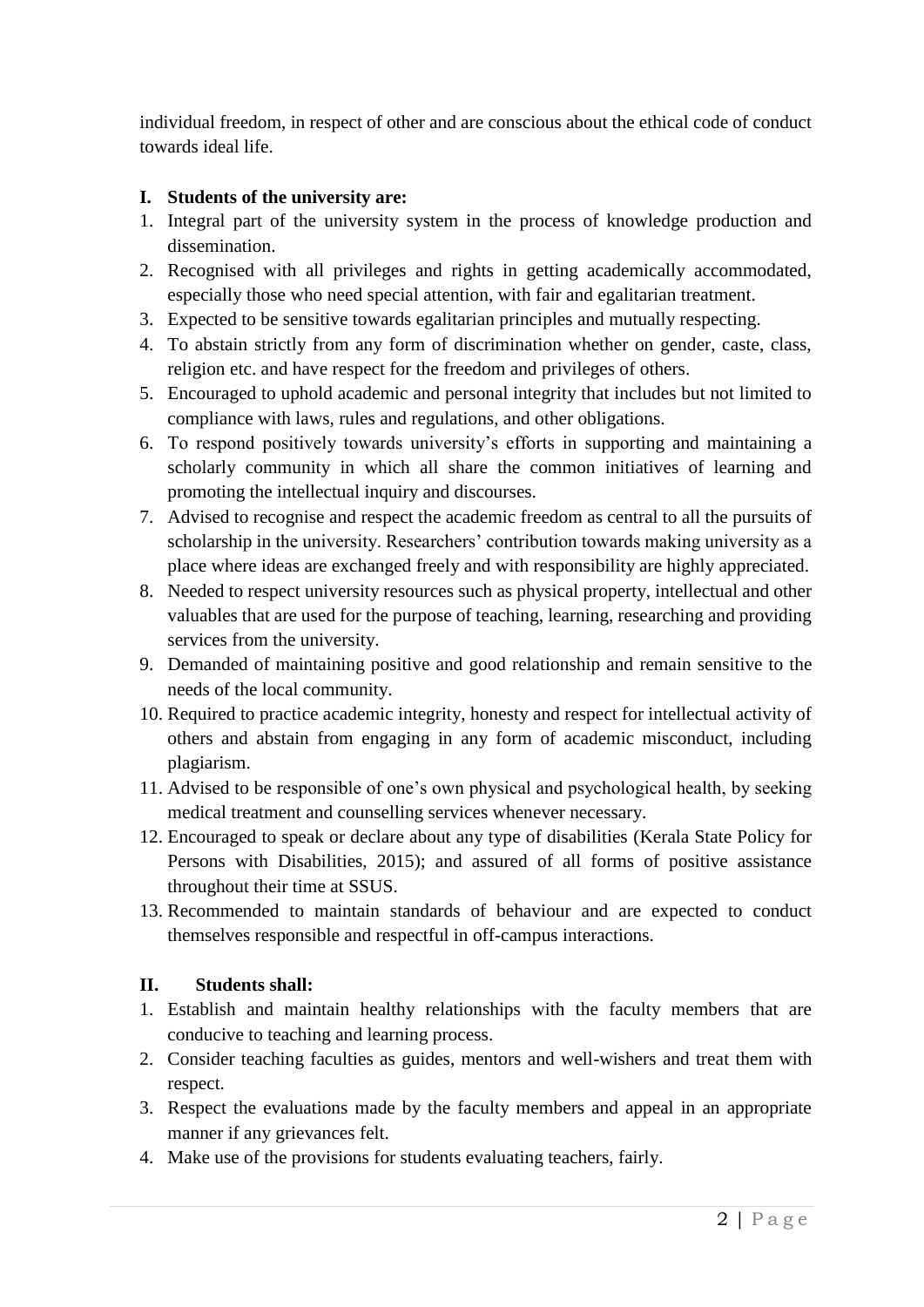- 5. Consider academic honesty as essential to the functioning of the university, as an institution of higher learning and research.
- 6. Keep away from any form of disrespectful behaviour that is harmful to the respectful environment.
- 7. Treat the academic works of others and respect them as the expression of their ideas, skill and freedom.
- 8. Use, protect and preserve the learning resources of all forms to be utilised for future endeavours.
- 9. Pursue academic studies in a meticulous, ethical and responsible manner, taking the initiatives to develop the skills and gaining proficiency required to become a successful and independent learner.
- 10. Follow all statutory, legal and ethical considerations while using with social media and technology.

#### **B. RESEARCH ECOSYSTEM**

The university (SSUS) is very positive towards ensuring an ideal and sustainable research ecosystem. A well-balanced and thriving university research ecosystem leads to consistency, efficiency and sufficiency in research output.

- 1. Library is the centre of learning and researching. All are required to maintain a reading atmosphere in the library. Interests and idea of the people in research shall be given due respect and priority in the working of library as a centre of resource.
- 2. University ensures access to a wide variety of learning and researching resources and facilities appropriate to the respective field of study.
- 3. The entire academic scholarships are aimed at producing knowledge and making every one as independent and genuine learners.
- 4. The university shall ensure timely provisions of accurate and up-to-date information about researching, learning and teaching through workshops, seminars, symposiums, etc.
- 5. The core purpose of the university is to encourage research and the production of knowledge in the thrust areas. To this end, the university highly value researching, teaching and learning environment allowing students to learn their fullest potential.
- 6. No person shall be subject to unreasonable persuasion to become involved in research that they find unethical in relation to their personal values, beliefs or convictions.
- 7. Before accepting funding offers or any other assistance in research or project activities, the academic and ethical position of the organisation shall be highly prioritised.
- 8. Openness and dissemination of research findings in transparent, subjected to peer review and open discussions, is considered and advised as an ideal ethical practice.
- 9. Promotes the research activities ensuring healthy working environment, funding, mentorship and other supports so that faculties and researchers can realise their full potential and contribute in the respective fields.
- 10. Promotion of multiple forums (formal and informal) for faculty to exchange research ideas and remain informed about their colleagues' projects shall be encouraged.